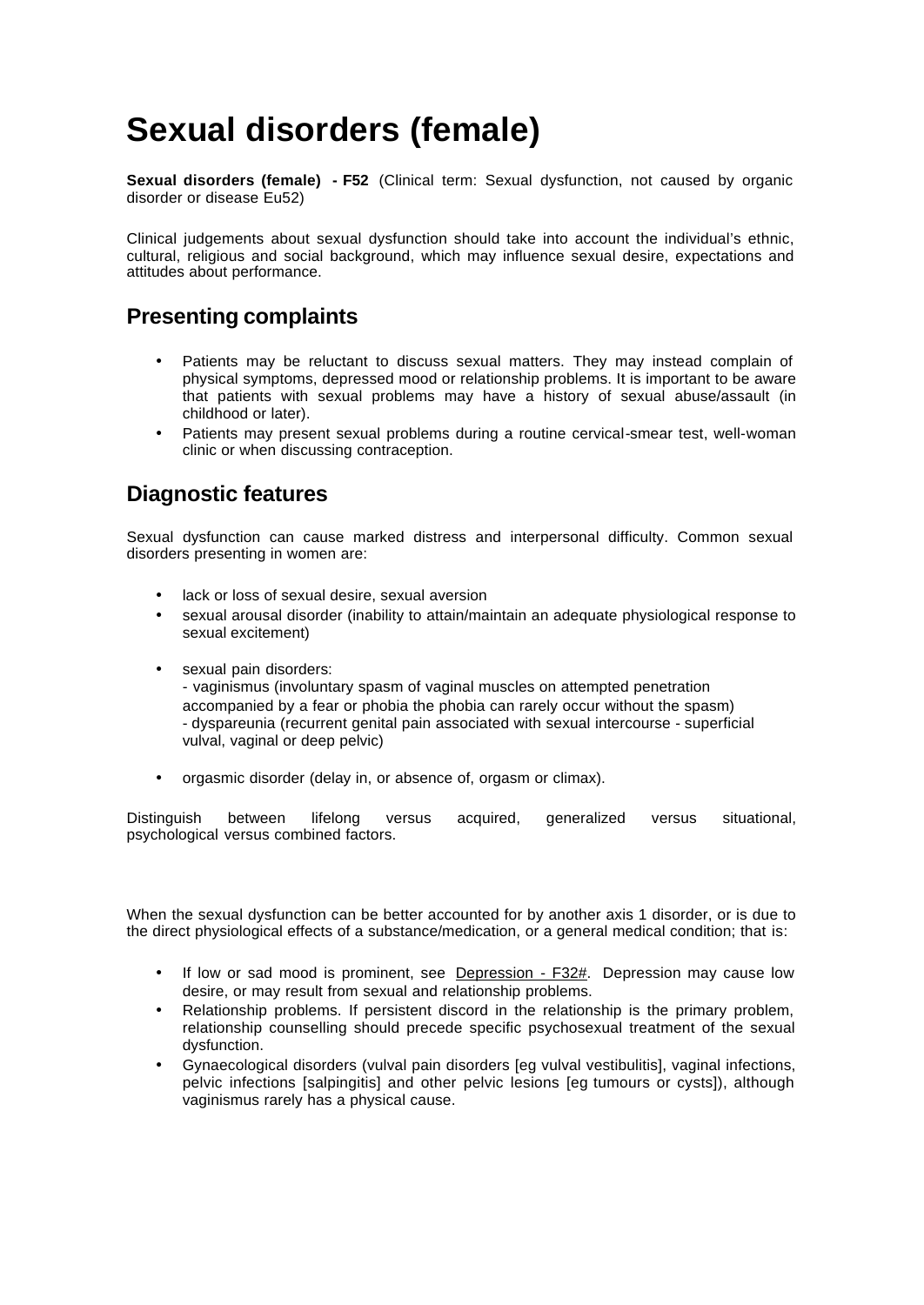- Side-effects of medication, alcohol or drugs (eg SSRI antidepressants, oral contraceptives and beta-blockers).
- Physical illnesses that affect the sexual physiology vascular, neurological or endocrine systems - might contribute (eg atherosclerosis, multiple sclerosis, diabetes).
- Note that more than one sexual dysfunction can co-exist.

### **Lack or loss of sexual desire**

### **Essential information for patient and partner**

Sexual desire varies at differing times in an individual's life and varies widely between individuals. Research shows that at any one time 30-40% of women will claim low sexual desire. Loss of or low sexual desire has many causes, including relationship problems, earlier traumas (eg sexual abuse/assault), fear of pregnancy, postnatal problems, loss and bereavement, physical and psychiatric illnesses, stress (including long working hours) and many more. Women with low/no libido do not usually initiate sexual activity or may only engage in it reluctantly when it is initiated by a partner.

### **General management and advice to patient and partner**

Discuss patient's beliefs about sexual relations. Check whether the patient and/or the partner have unreasonable expectations. Ask the patient about traumatic sexual and relationship experiences and negative attitudes to sex. Accept that this may take more than one appointment.

If possible, see partners together as well as individually. Try to find out if this is a problem for the woman or the relationship. If the latter, consider a difference in sexual need rather than dysfunction. Suggest development of an understanding and acceptance of what each partner wants during intimacy and help them to communicate these wants. Suggest introducing this communication into intimacy in a planned way (ie 'I would like this…').

Over several weeks, encourage patient and partner to practise pleasurable physical contact without intercourse, commencing with non-genital touching and moving through mutual genital stimulation to a gradual return to full intercourse. Partners must take it in turns to be active and passive in terms of touching and to initiate/go second ('sensate focus' therapy).

Consider ways of building self-esteem (eg exercise, education) and advise time and space to herself.

### **Sexual arousal disorder**

#### **Essential information for patient and partner**

The essential feature is an inability to achieve or maintain an adequate lubrication-swelling response of sexual excitement. It is often accompanied by sexual desire disorder and orgasmic disorder. Women may have little or no subjective sense of sexual arousal. Resulting problems include painful intercourse, sexual avoidance and relationship discord.

#### **General management and advice to patient and partner**

Advise similar strategies as in management of low sexual desire ('sensate focus' therapy) and anorgasmia, including self-pleasuring manually/with a vibrator and the use of sexual fantasy.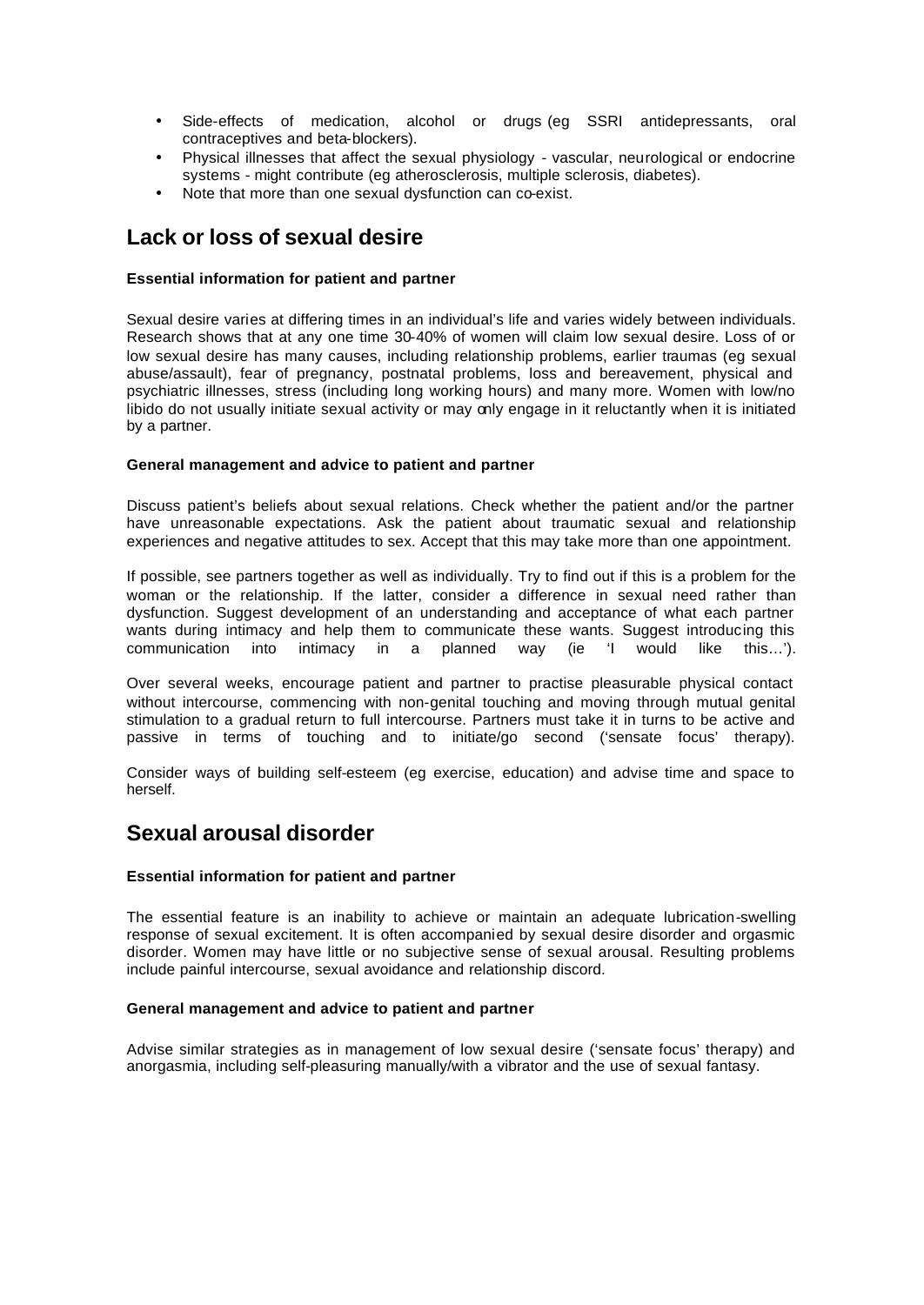# **Vaginismus**

### **Essential information for patient and partner**

Vaginismus is an involuntary spasm of the pubococcygeal muscles, accompanied by intense fear of penetration and anticipation of pain. Sexual responses (eg desire, pleasure) may not be impaired unless penetration is attempted or anticipated. It is found more often in younger women than older ones, in women with negative attitudes to sex, and those with a history of previous sexual abuse/assault. Once vaginismus is established, it is usually chronic but it can be overcome with specific psychosexual therapy.

#### **General management and advice to patient and partner**

The patient needs to gain confidence and control over vaginal muscle spasm. Exercises (systematic desensitization) involving vaginal muscle relaxation (reverse Kegels) and the systematic introduction of graded trainers (fingers, tampons or vaginal dilators) are successful if coupled with addressing the fear or phobia. Control can then be shared with a partner. Treatment often requires long-term therapy but has a promising outcome. Avoidance of practice and low motivation are common problems.

### **Dyspareunia**

### **Essential information for patient and partner**

There are many physical causes, both of deep and superficial dyspareunia. Women typically seek treatment in general medical settings. Genital abnormalities are rarely found on examination. Exclude treatable causes. Pain can occur before, during and after intercourse. In some cases, however, anticipation, poor lubrication and muscle tension are significant factors. Even where there has been a physical cause and it has resolved, anticipation of pain may frequently maintain the dyspareunia. The use and understanding of pain cycles is very helpful and often the secret to success.

#### **General management and advice to patient and partner**

Treat any physical cause. Check if patient experiences desire/arousal/lubrication. Relaxation, good arousal, prolonged foreplay and careful penetration may overcome psychogenic problems. Referral to a gynaecologist or GUM clinic or psychosexual service is advisable if simple measures are unsuccessful.

### **Anorgasmia**

### **Essential information for patient and partner**

Previous trauma, restrictive upbringing and negative attitudes to sex may have led to an inhibition of the normal sexual response. Many women are unable to experience orgasm during intercourse but can often achieve it by clitoral stimulation. Women may achieve sexual satisfaction without an orgasm.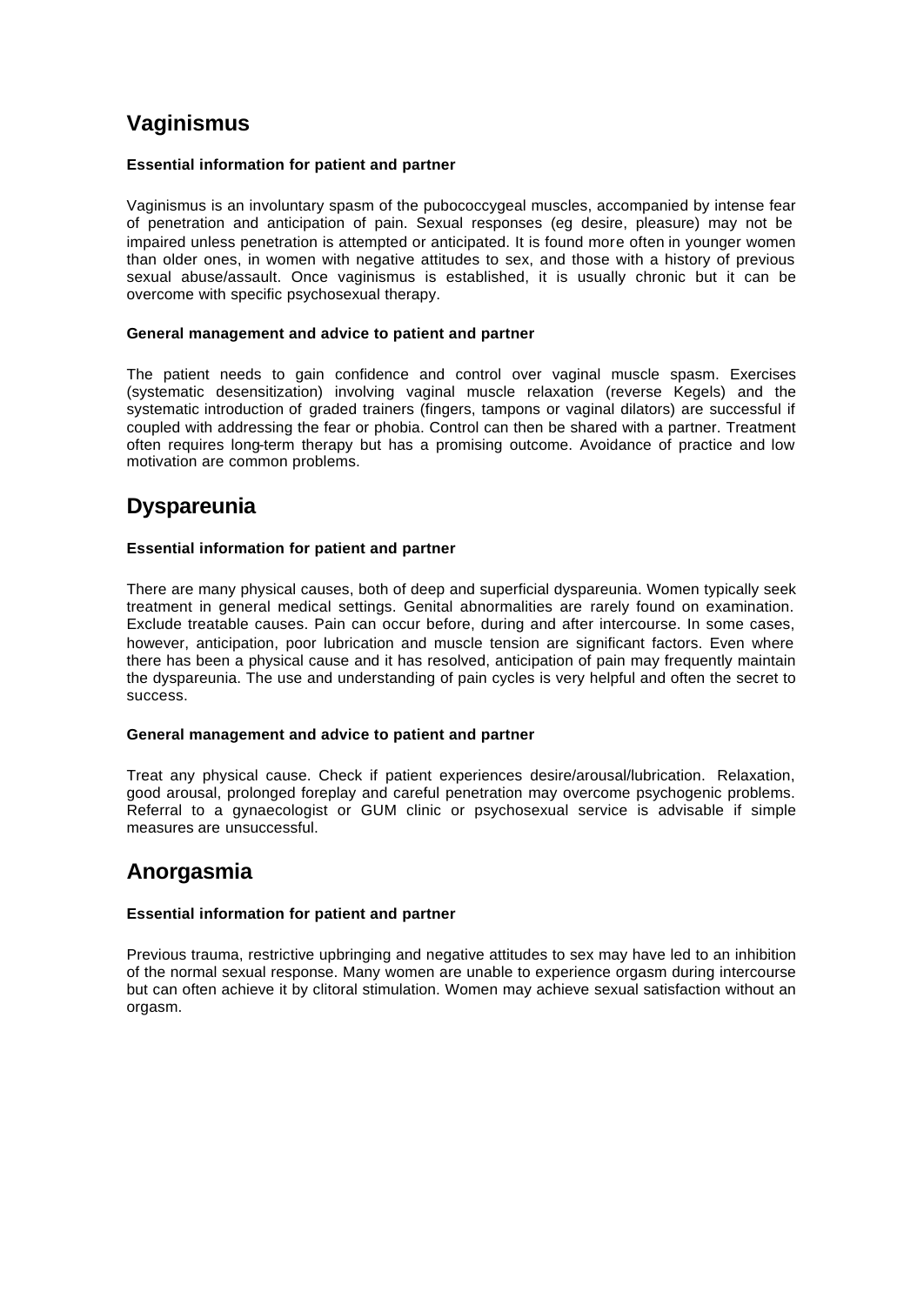#### **General management and advice to patient and partner**

Discuss the couple's beliefs and attitudes. Encourage self-pleasuring, manually or using a vibrator, and the use of sexual fantasy. The couple should be helped to communicate openly and to reduce any unrealistic expectations. Self-help books, leaflets or educational videos may be useful (see Resources for patients and families).

### **Referral**

Patients can refer themselves to:

- Relate
- BASRT (British Association for Sexual and Relationship Therapy) registered psychosexual therapists
- Brook Advisory Centres
- Family planning clinics
- Genito-urinary medicine (GUM) clinics.

Consider referral to a psychosexual specialist if patient and doctor are unable to enter into a programme of treatment or if primary care treatment has failed.

### **Resources for patients and families**

**Relate** 0845 1304 010/4561 310 (helpline) Website: http://www.relate.org.uk Counselling for adults with relationship difficulties, whether married or not.

#### **BASRT (British Association for Sexual and Relationship Therapy)** 020 8543 2707

Email: info@basrt.org.uk; website: http://www.basrt.org.uk Registered therapists are multidisciplinary, and work in the NHS as well as privately.

**Brook Advisory Centres** 020 7617 8000 (24-hour helpline)

Email: admin@brookcentres.org.uk; website: http://www.brook.org.uk Free counselling and confidential advice on contraception and sexual matters, especially for young people (under 25).

#### **AVERT** http://www.avert.org.uk

Includes useful lesbian and young people's sections, which give basic information on homosexuality and sexual health.

**Lovelife** http://www.lovelife.uk.com Designed for 16–24-year-olds, includes a list of GUM and family planning clinics around the country.

**Dr Miriam Stoppard's Everywoman's Life Guide** by Miriam Stoppard. Profile Pursuit Ltd, 2002

**Embarrassing Problems: Straight-Talking Good Advice** by M Stern. Health Press, 1995